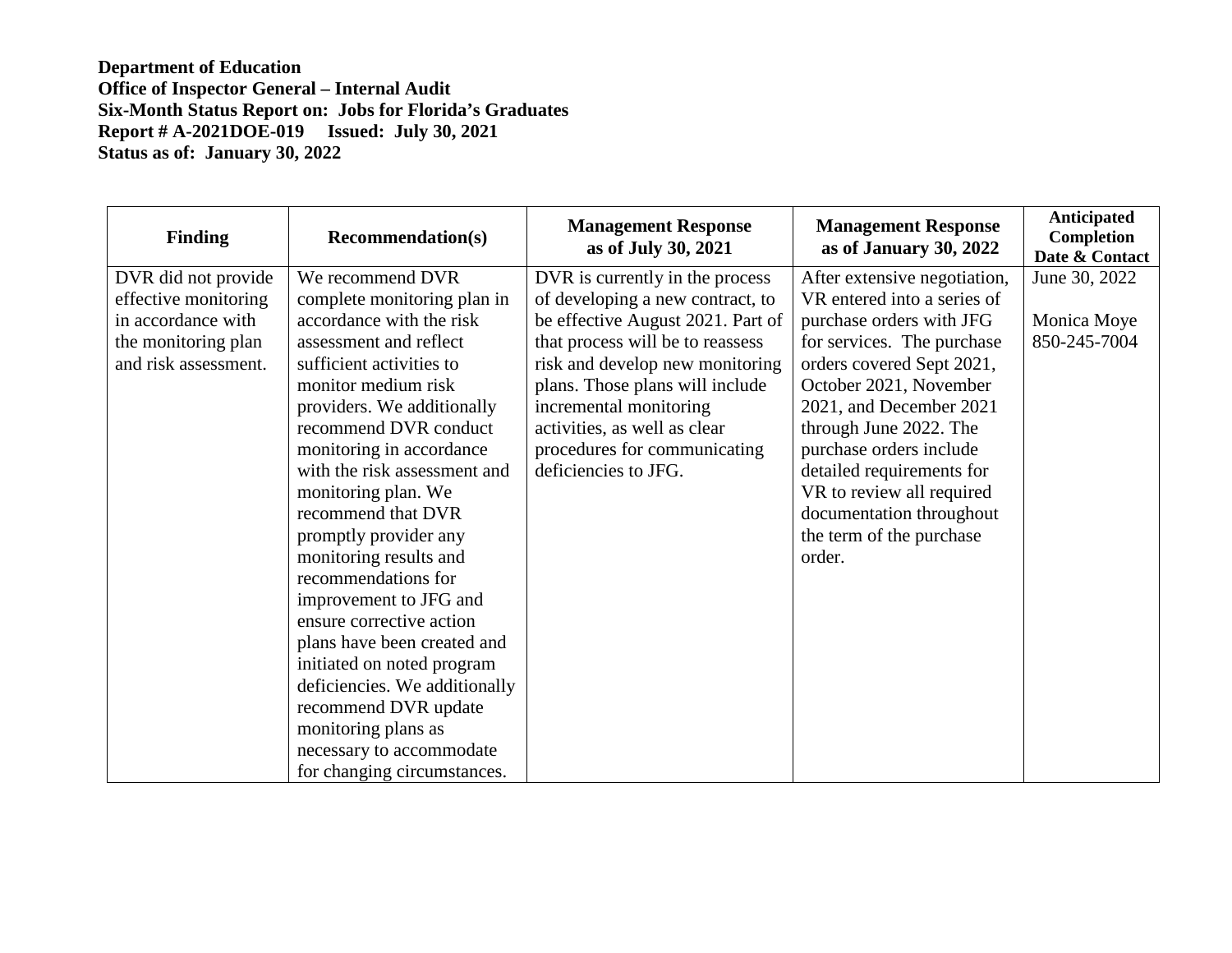| <b>Finding</b>             | <b>Recommendation(s)</b>     | <b>Management Response</b><br>as of July 30, 2021 | <b>Management Response</b><br>as of January 30, 2022 | <b>Anticipated</b><br><b>Completion</b><br>Date & Contact |
|----------------------------|------------------------------|---------------------------------------------------|------------------------------------------------------|-----------------------------------------------------------|
| DVR did not inspect        | We recommend that DVR        | The contract set to begin August                  | Because there are still                              | June 30, 2022                                             |
| and approve invoices       | streamline its invoice       | 2021 will be assigned to staff                    | vacancies within the bureau,                         |                                                           |
| timely.                    | gathering, inspection, and   | dedicated strictly to managing                    | the bureau chief remains the                         | Monica Moye                                               |
|                            | approval procedures to       | contracts. Additionally, the                      | contract manager of record                           | 850-245-7004                                              |
|                            | ensure timely approval of    | payment structure in the new                      | for the purchase orders;                             |                                                           |
|                            | invoices. We recommend       | contract will be streamlined to                   | however, a small team of                             |                                                           |
|                            | that DVR establish a plan to | allow for efficient and timely                    | individuals review each                              |                                                           |
|                            | address staffing changes to  | invoice review and approval.                      | monthly submission to                                |                                                           |
|                            | ensure they continue to      |                                                   | ensure that service hours are                        |                                                           |
|                            | receive documents, review    |                                                   | counted for students that                            |                                                           |
|                            | submittals in a timely       |                                                   | have been appropriately                              |                                                           |
|                            | manner, and verify           |                                                   | referred to the provider.                            |                                                           |
|                            | achievement of deliverables. |                                                   | The provider is informed of                          |                                                           |
|                            | We additionally recommend    |                                                   | deficiencies within the 10                           |                                                           |
|                            | that DVR clarify contract    |                                                   | days permitted by the                                |                                                           |
|                            | language to specify the      |                                                   | purchase order and have an                           |                                                           |
|                            | supporting documentation to  |                                                   | opportunity to make                                  |                                                           |
|                            | be included with invoice     |                                                   | corrections, as needed. To                           |                                                           |
|                            | submittals.                  |                                                   | date, the invoices have been                         |                                                           |
|                            |                              |                                                   | processed within the                                 |                                                           |
|                            |                              |                                                   | timeframes provided in the                           |                                                           |
|                            |                              |                                                   | purchase orders.                                     |                                                           |
| <b>Contractual Payment</b> | We recommend DVR             | The new contract will include a                   | The purchase order payment                           |                                                           |
| <b>Terms and Financial</b> | consider updating the        | different payment structure that                  | structure requires the                               |                                                           |
|                            | payment schedule and ensure  |                                                   | contractor to document the                           |                                                           |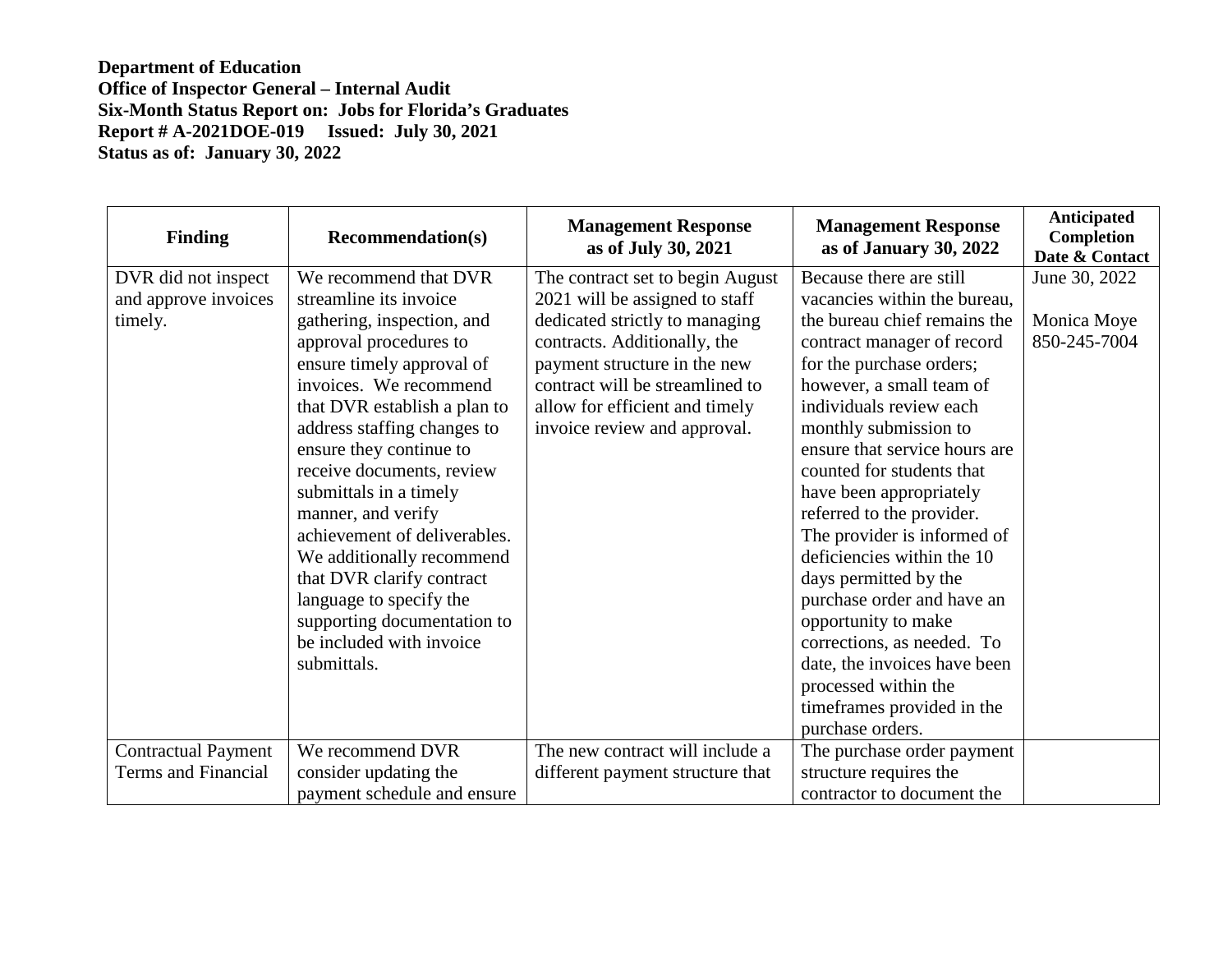| <b>Finding</b>            | <b>Recommendation(s)</b>        | <b>Management Response</b><br>as of July 30, 2021 | <b>Management Response</b><br>as of January 30, 2022 | <b>Anticipated</b><br><b>Completion</b><br>Date & Contact |
|---------------------------|---------------------------------|---------------------------------------------------|------------------------------------------------------|-----------------------------------------------------------|
| Consequences did not      | the contract language meets     | will allow for payment of actual                  | hours of service provided to                         |                                                           |
| align.                    | the intent and desired          | services delivered only.                          | each student. The hours are                          |                                                           |
|                           | deliverables of the program.    |                                                   | verified by VR staff to                              |                                                           |
|                           | We additionally recommend       |                                                   | ensure that the student was                          |                                                           |
|                           | DVR consider restructuring      |                                                   | appropriately referred from                          |                                                           |
|                           | the payment schedule in the     |                                                   | VR to the contractor. Any                            |                                                           |
|                           | contract to require payment     |                                                   | services rendered prior to                           |                                                           |
|                           | to JFG for services provided    |                                                   | the documented referral date                         |                                                           |
|                           | each month, as reflected on     |                                                   | are deducted from the total                          |                                                           |
|                           | the monthly Model Service       |                                                   | number of hours provided in                          |                                                           |
|                           | reports, rather than equal      |                                                   | the month. The contractor                            |                                                           |
|                           | monthly payments that           |                                                   | is then paid a fixed hourly                          |                                                           |
|                           | require a reconciliation in the |                                                   | rate (\$38.00 per hour) for                          |                                                           |
|                           | final month of the contract.    |                                                   | each validated service                               |                                                           |
|                           | See Finding 4.                  |                                                   | provided.                                            |                                                           |
| Students served were      | We recommend DVR                | The referral requirement will be                  | VR has made the VR                                   | June 30, 2022                                             |
| not in the VR or          | modify the contract language    | clarified in the new contract.                    | <b>Request for JFG Services</b>                      |                                                           |
| <b>Student Transition</b> | to require that services        | DVR will also work with JFG to                    | Form a specific requirement                          | Monica Moye                                               |
| <b>Activities Record</b>  | commence after DVR refers       | develop a mutually acceptable                     | for each student. This form                          | 850-245-7004                                              |
| (STAR) system in an       | the student to JFG. DVR         | process to record and track                       | is generated by the VR case                          |                                                           |
| active status at          | should work with JFG to         | student referrals. The                            | management system, and                               |                                                           |
| commencement of           | develop a more efficient        | Employment Programs Unit will                     | the purchase order specifies                         |                                                           |
| services.                 | process to record and track     | provide additional training to all                | that services may not be                             |                                                           |
|                           | all student referrals. We       | Youth Techs prior to execution                    | billed unless that form is                           |                                                           |
|                           | recommend that DVR              | of the new contract. The new                      | provided to the contractor.                          |                                                           |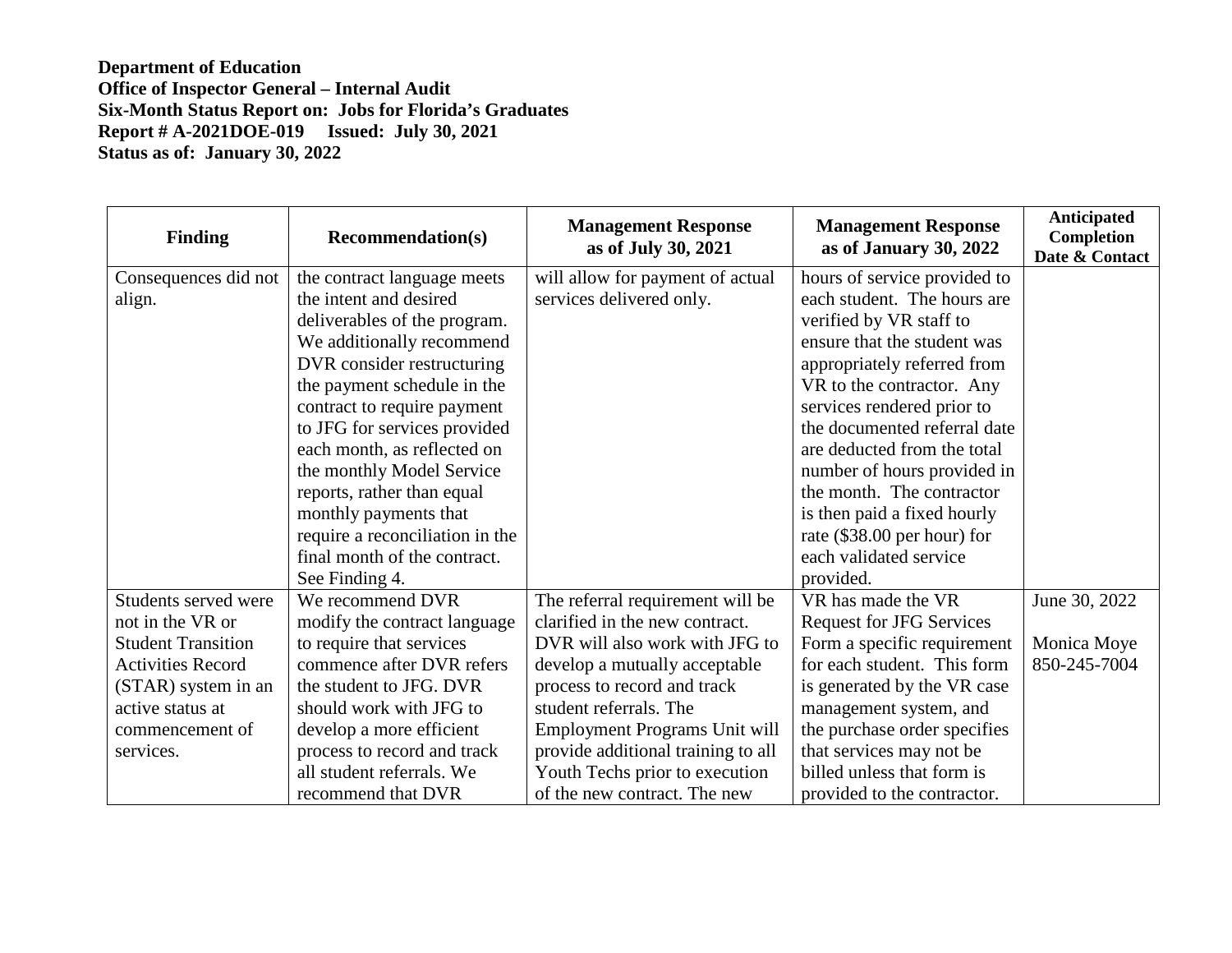| <b>Finding</b> | <b>Recommendation(s)</b>        | <b>Management Response</b><br>as of July 30, 2021 | <b>Management Response</b><br>as of January 30, 2022 | <b>Anticipated</b><br><b>Completion</b><br>Date & Contact |
|----------------|---------------------------------|---------------------------------------------------|------------------------------------------------------|-----------------------------------------------------------|
|                | provide additional training to  | contract will include a different                 | Services may begin on the                            |                                                           |
|                | the DVR Youth Techs to          | payment structure that will allow                 | date of the form. VR runs                            |                                                           |
|                | ensure all staff are            | for payment of actual services                    | regular reports that include                         |                                                           |
|                | consistently following the      | delivered only.                                   | the date of the referral.                            |                                                           |
|                | new process for student         |                                                   | When an invoice is                                   |                                                           |
|                | referrals. We further           |                                                   | submitted, the Model                                 |                                                           |
|                | recommend that DVR              |                                                   | Service Reports are                                  |                                                           |
|                | consider restructuring the      |                                                   | compared to the dates                                |                                                           |
|                | payment schedule in the         |                                                   | contained the report. If                             |                                                           |
|                | contract to require payment     |                                                   | students have hours reported                         |                                                           |
|                | to JFG for services provided    |                                                   | prior to the date of the                             |                                                           |
|                | each month, as reflected on     |                                                   | referral, those hours are                            |                                                           |
|                | the monthly Model Service       |                                                   | reduced from the monthly                             |                                                           |
|                | reports, rather than equal      |                                                   | payment calculation. The                             |                                                           |
|                | monthly payments that           |                                                   | contractor is notified of any                        |                                                           |
|                | require a reconciliation in the |                                                   | adjustments in advance and                           |                                                           |
|                | final month of the contract.    |                                                   | has an opportunity to make                           |                                                           |
|                | The DVR contract manager        |                                                   | corrections. This process                            |                                                           |
|                | should ensure all students      |                                                   | ensures that the contractor                          |                                                           |
|                | have appropriate referrals      |                                                   | will be paid only for                                |                                                           |
|                | prior to approving payment      |                                                   | services delivered that have                         |                                                           |
|                | for services to those students  |                                                   | been validated each month.                           |                                                           |
|                | and ensure that contractual     |                                                   |                                                      |                                                           |
|                | caps on student hours are not   |                                                   | VR staff have received                               |                                                           |
|                | exceeded.                       |                                                   | intensive training on the                            |                                                           |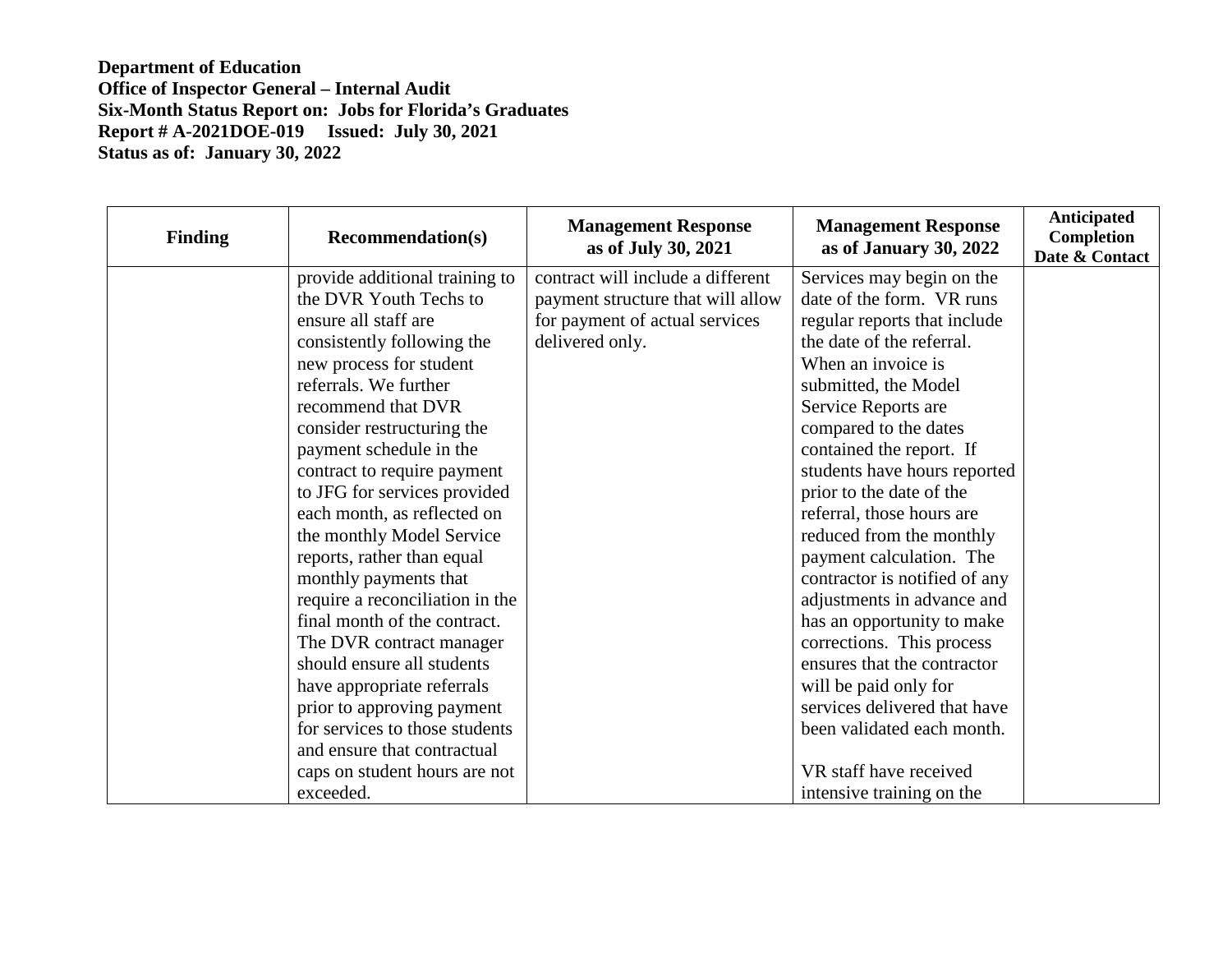| <b>Finding</b>                                                                                             | <b>Recommendation(s)</b>                                                                                                                                                                                                                                                                                                                                            | <b>Management Response</b><br>as of July 30, 2021                                                                                                                                                                                                                        | <b>Management Response</b><br>as of January 30, 2022                                                                                                                                                                                                                                             | <b>Anticipated</b><br>Completion<br>Date & Contact |
|------------------------------------------------------------------------------------------------------------|---------------------------------------------------------------------------------------------------------------------------------------------------------------------------------------------------------------------------------------------------------------------------------------------------------------------------------------------------------------------|--------------------------------------------------------------------------------------------------------------------------------------------------------------------------------------------------------------------------------------------------------------------------|--------------------------------------------------------------------------------------------------------------------------------------------------------------------------------------------------------------------------------------------------------------------------------------------------|----------------------------------------------------|
|                                                                                                            | If DVR continues with the<br>current process, we<br>recommend the contract<br>manager request the referred<br>students to prior to the start<br>of the school year, review<br>their status in the VR or<br>STAR system, alert JFG to<br>those students who are<br>approved for services, and<br>deny payment for any<br>student that is not in an<br>active status. |                                                                                                                                                                                                                                                                          | purchase order requirements<br>and associated processes. In<br>the event that VR or the<br>contractor identify problems<br>with implementation,<br>additional training and<br>technical assistance is<br>provided to all parties.                                                                |                                                    |
| Internal controls to<br>track service hours<br>for students in non-<br>credit classes need<br>improvement. | We recommend DVR<br>implement internal controls<br>to require additional<br>evidence of services<br>rendered to students outside<br>of the public, for-credit<br>courses. This could be<br>accomplished by requiring<br>sign in sheets for the students<br>as well as notations on the<br>monthly service reports that                                              | DVR will require JFG to submit<br>a Model Services Report<br>monthly along with a<br>Comprehensive Services and<br>Hourly Roll-Up report monthly,<br>which will include further detail<br>for internal controls. This<br>requirement is included in the<br>new contract. | In addition to the processes<br>list above, VR has<br>implemented a share file<br>system to maintain all<br>documentation in a single<br>location. VR and the<br>contractor have primary<br>points of contact for<br>managing the information.<br>This process has improved<br>communication and | June 30, 2022<br>Monica Moye<br>850-245-7004       |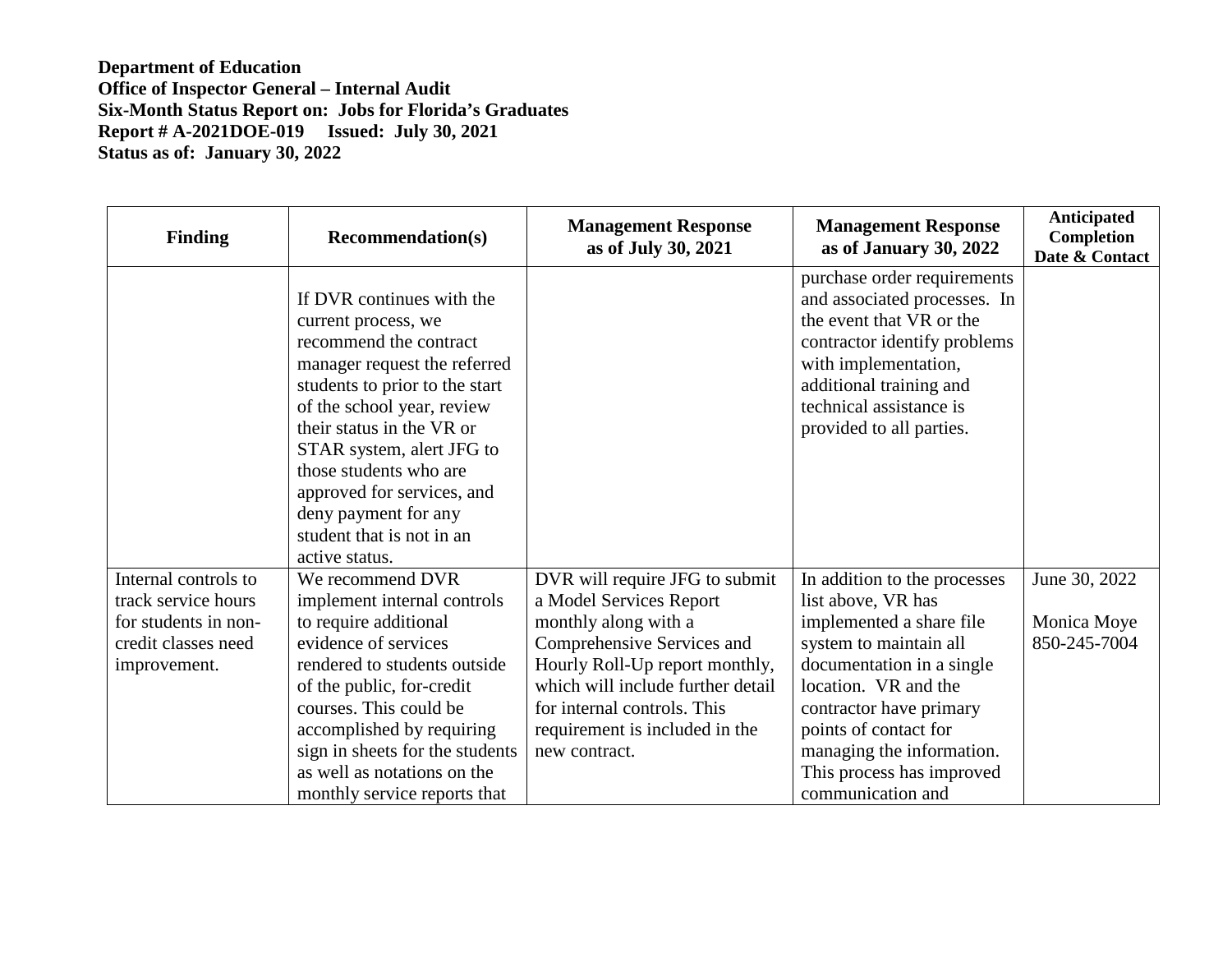| <b>Finding</b>        | <b>Recommendation(s)</b>       | <b>Management Response</b><br>as of July 30, 2021 | <b>Management Response</b><br>as of January 30, 2022 | <b>Anticipated</b><br><b>Completion</b><br>Date & Contact |
|-----------------------|--------------------------------|---------------------------------------------------|------------------------------------------------------|-----------------------------------------------------------|
|                       | reflect that unique status of  |                                                   | accountability for all                               |                                                           |
|                       | the students.                  |                                                   | parties.                                             |                                                           |
| Certain instructors   | We recommend that DVR          | DVR will require JFG to submit                    | The PO provides that, "The                           | June 30, 2022                                             |
| provided Pre-ETS      | request a copy of the          | a list of teachers assigned to the                | Contractor shall provide a                           |                                                           |
| services without the  | Professional Educator's        | contract, along with appropriate                  | list of teachers assigned to                         | Monica Moye                                               |
| required credentials. | Certificate or a current       | certification documents, prior to                 | the project, including                               | 850-245-7004                                              |
|                       | Temporary Certificate during   | contract execution. The new                       | teacher certification                                |                                                           |
|                       | their monitoring process to    | contract will include a                           | documentation and contact                            |                                                           |
|                       | ensure compliance with         | requirement that JFG submit an                    | information, on the first                            |                                                           |
|                       | contractual language. We       | updated roster of teachers any                    | monthly report due in the                            |                                                           |
|                       | additionally recommend         | time a teacher is deleted, added,                 | Purchase Order Period. A                             |                                                           |
|                       | DVR require JFG to provide     | or their contact information                      | revised roster must be                               |                                                           |
|                       | a list of the teachers         | changes. JFG will be required to                  | submitted, including teacher                         |                                                           |
|                       | providing Pre-ETS services     | submit a current list of teachers                 | certification documentation                          |                                                           |
|                       | under the contract             | to the DVR contract manager no                    | and contact information,                             |                                                           |
|                       | periodically throughout the    | less than quarterly for routine                   | must be submitted at any                             |                                                           |
|                       | school year to ensure that     | monitoring.                                       | time a teacher is deleted,                           |                                                           |
|                       | teacher contact information    |                                                   | added, or the contact                                |                                                           |
|                       | is accurate and the teachers   |                                                   | information changes. The                             |                                                           |
|                       | possess the required           |                                                   | Contractor must submit a                             |                                                           |
|                       | certifications. If the parties |                                                   | current list of teachers                             |                                                           |
|                       | mutually agree to allow        |                                                   | quarterly, even if no                                |                                                           |
|                       | otherwise qualified            |                                                   | modifications have been                              |                                                           |
|                       | individuals to provide         |                                                   | made." The contractor has                            |                                                           |
|                       | services, the contract         |                                                   | complied with this                                   |                                                           |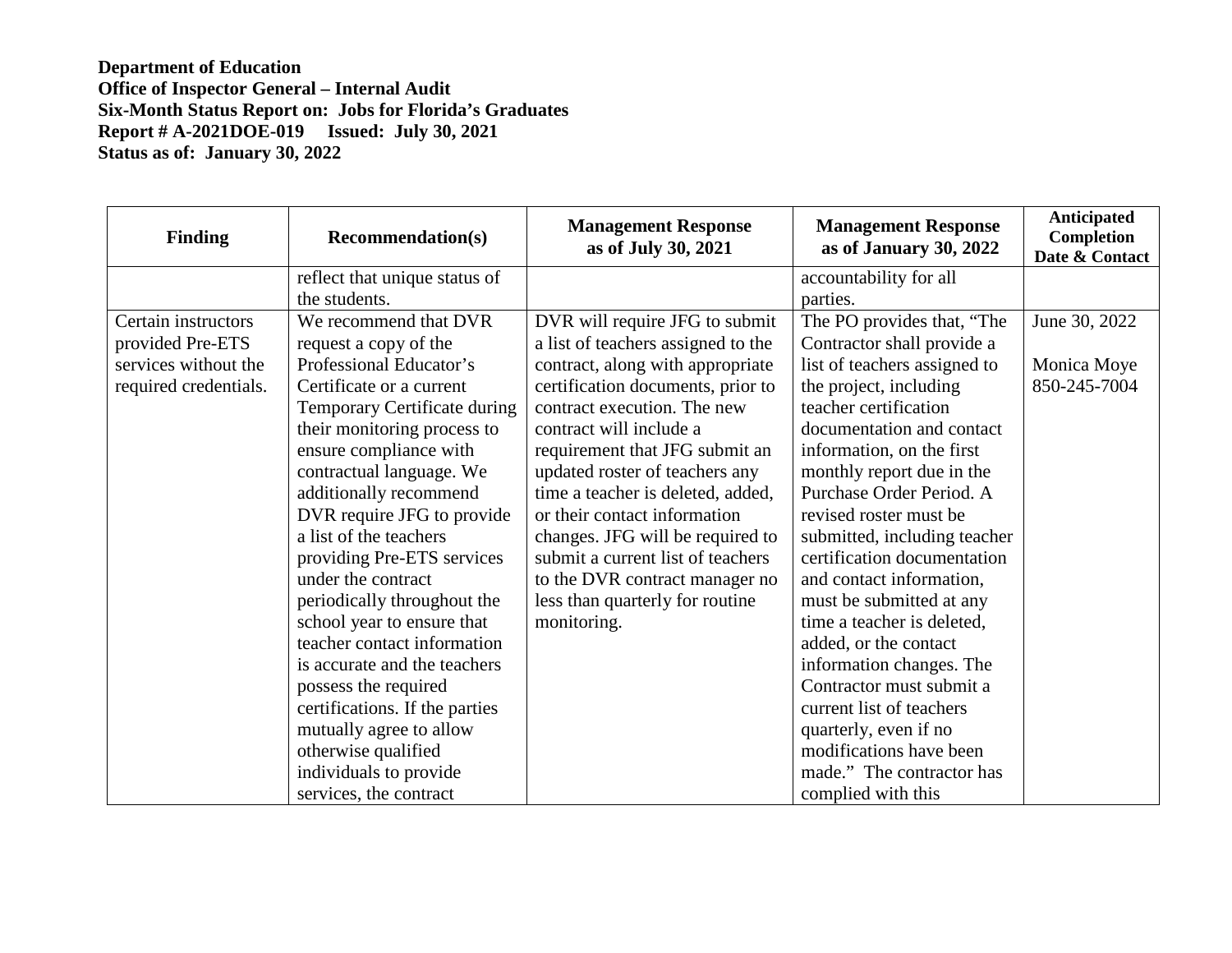| <b>Finding</b>            | <b>Recommendation(s)</b>      | <b>Management Response</b><br>as of July 30, 2021 | <b>Management Response</b><br>as of January 30, 2022 | <b>Anticipated</b><br>Completion<br>Date & Contact |
|---------------------------|-------------------------------|---------------------------------------------------|------------------------------------------------------|----------------------------------------------------|
|                           | language should be modified   |                                                   | requirement, and one                                 |                                                    |
|                           | accordingly.                  |                                                   | teacher was disqualified                             |                                                    |
|                           |                               |                                                   | because they did not meet                            |                                                    |
|                           |                               |                                                   | this standard.                                       |                                                    |
| Students served were      | We recommend JFG work         | The VR produced contract of                       | JFG had no responsibility in                         | December 2021                                      |
| not in the VR or          | with DVR to develop an        | 2019-20 (19-183 & 19-184)                         | or authority to determine                            |                                                    |
| <b>Student Transition</b> | efficient student referral    | stated that students must be                      | commencement of service                              |                                                    |
| <b>Activities Record</b>  | process that allows both      | found in the VR system or in                      | dates. As the IG report                              |                                                    |
| (STAR) system in an       | parties to identify and track | STARS system. In 2020-21 (21-                     | stated, VR was solely                                |                                                    |
| active status at          | which students are eligible   | 100), that language was                           | responsible for monitoring                           |                                                    |
| commencement of           | for services. We recommend    | broadened to read "the VR                         | the commencement of                                  |                                                    |
| services.                 | JFG ensure that students are  | system". None of the contracts                    | service dates. That failure                          |                                                    |
|                           | eligible prior to billing for | included a definition of "VR                      | and the failure to                                   |                                                    |
|                           | services.                     | system". As stated, for the                       | communicate any questions,                           |                                                    |
|                           |                               | purposes of these contracts, JFG                  | comments or concerns about                           |                                                    |
|                           |                               | does not use VR technology                        | commencement of services                             |                                                    |
|                           |                               | platforms (STARS, REBA,                           | to any member of the JFG                             |                                                    |
|                           |                               | RIMS, PERM, etc.) with the                        | team led to this audit                               |                                                    |
|                           |                               | exception of the background                       | finding, contractual                                 |                                                    |
|                           |                               | screening clearinghouse. As also                  | language changes, reporting                          |                                                    |
|                           |                               | stated in the IG report, JFG was                  | changes and personnel                                |                                                    |
|                           |                               | directed in writing that services                 | changes within VR. In                                |                                                    |
|                           |                               | could and should be report                        | September 2021, VR                                   |                                                    |
|                           |                               | retroactively to the beginning of                 | proposed a new process to                            |                                                    |
|                           |                               | the school year. JFG disagrees                    | more effectively                                     |                                                    |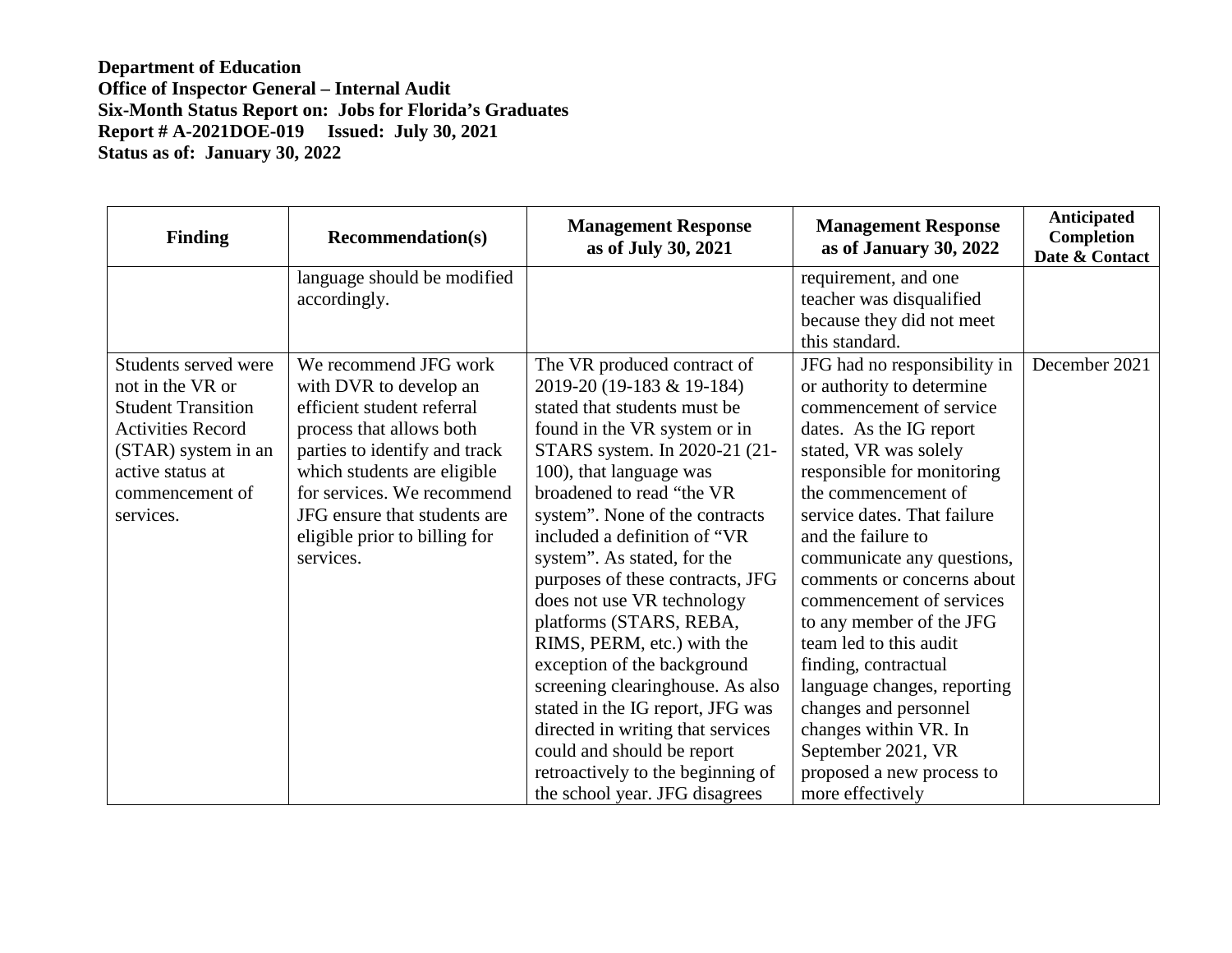| <b>Finding</b> | <b>Recommendation(s)</b> | <b>Management Response</b><br>as of July 30, 2021 | <b>Management Response</b><br>as of January 30, 2022 | Anticipated<br>Completion<br>Date & Contact |
|----------------|--------------------------|---------------------------------------------------|------------------------------------------------------|---------------------------------------------|
|                |                          | that students were served                         | communicate the status of                            |                                             |
|                |                          | erroneously. However, we do                       | individual students, which                           |                                             |
|                |                          | concur that process                               | JFG agreed to without                                |                                             |
|                |                          | improvements are warranted and                    | hesitation. VR then assigned                         |                                             |
|                |                          | necessary to insure VR services                   | two new individuals to                               |                                             |
|                |                          | comply with federal law.                          | monitor and oversee JFG                              |                                             |
|                |                          |                                                   | monthly reports. The new                             |                                             |
|                |                          |                                                   | process and the increased                            |                                             |
|                |                          |                                                   | collaboration has improved                           |                                             |
|                |                          |                                                   | the student referral process                         |                                             |
|                |                          |                                                   | significantly. The                                   |                                             |
|                |                          |                                                   | negotiated language                                  |                                             |
|                |                          |                                                   | governing our 2021-22                                |                                             |
|                |                          |                                                   | relationship reads:                                  |                                             |
|                |                          |                                                   | "The Department will notify"                         |                                             |
|                |                          |                                                   | Contractor through the VR                            |                                             |
|                |                          |                                                   | <b>Request for JFG Services</b>                      |                                             |
|                |                          |                                                   | Form, Attachment F to this                           |                                             |
|                |                          |                                                   | Purchase Order (the                                  |                                             |
|                |                          |                                                   | "Form") that a student with                          |                                             |
|                |                          |                                                   | a disability has made an                             |                                             |
|                |                          |                                                   | informed choice to                                   |                                             |
|                |                          |                                                   | participate in Contractor's                          |                                             |
|                |                          |                                                   | program. The Department                              |                                             |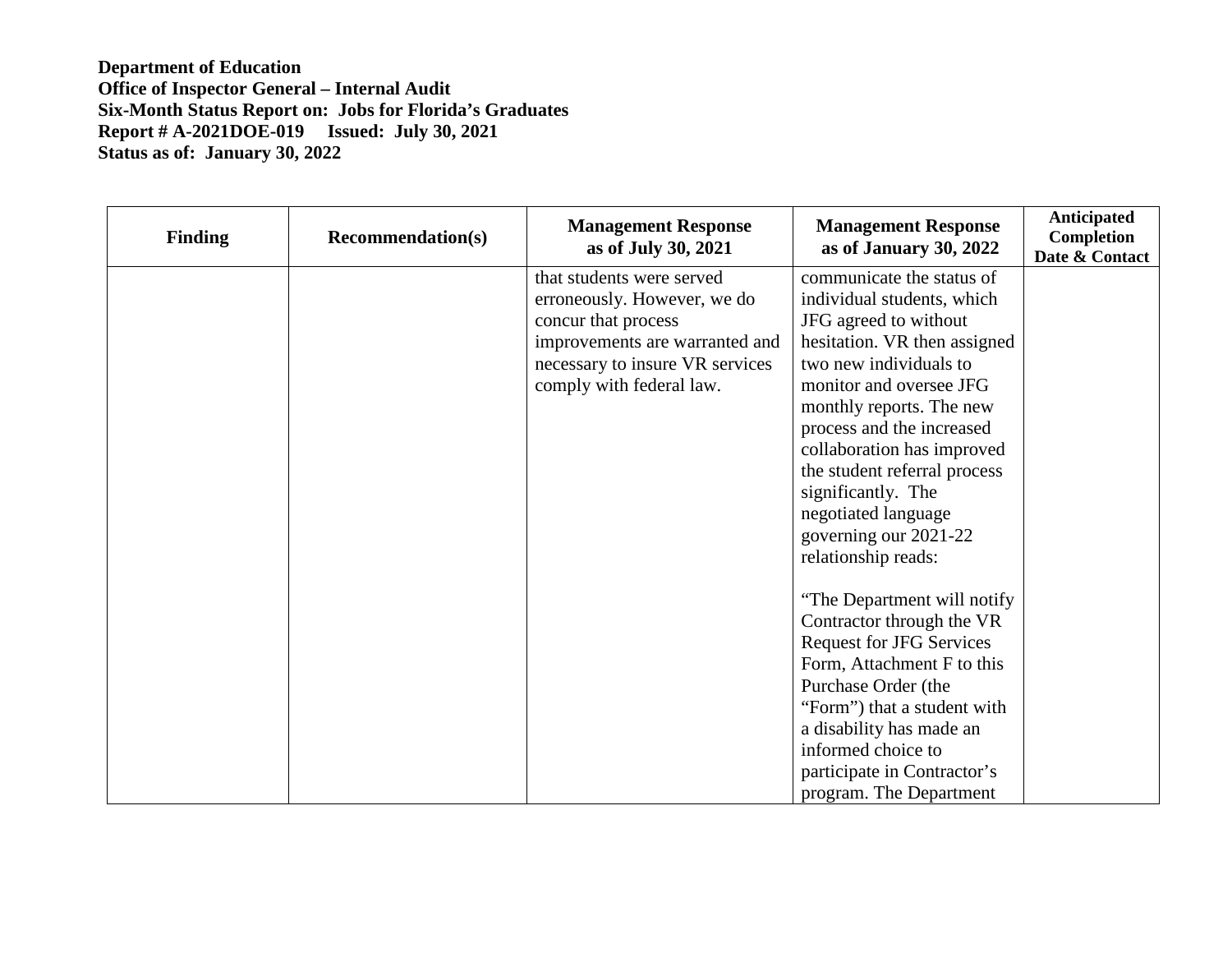| <b>Finding</b>        | <b>Recommendation(s)</b>     | <b>Management Response</b><br>as of July 30, 2021 | <b>Management Response</b><br>as of January 30, 2022 | <b>Anticipated</b><br><b>Completion</b><br>Date & Contact |
|-----------------------|------------------------------|---------------------------------------------------|------------------------------------------------------|-----------------------------------------------------------|
|                       |                              |                                                   | will submit the Form                                 |                                                           |
|                       |                              |                                                   | electronically to the below-                         |                                                           |
|                       |                              |                                                   | designated point of contact                          |                                                           |
|                       |                              |                                                   | for Contractor for purposes                          |                                                           |
|                       |                              |                                                   | of receiving Forms and                               |                                                           |
|                       |                              |                                                   | supporting documentation                             |                                                           |
|                       |                              |                                                   | under this purchase order                            |                                                           |
|                       |                              |                                                   | agreement until Contractor                           |                                                           |
|                       |                              |                                                   | provides written notification                        |                                                           |
|                       |                              |                                                   | to the Department's contract                         |                                                           |
|                       |                              |                                                   | manager that it has                                  |                                                           |
|                       |                              |                                                   | designated another point of                          |                                                           |
|                       |                              |                                                   | contact. The Date of                                 |                                                           |
|                       |                              |                                                   | Referral on the Form is the                          |                                                           |
|                       |                              |                                                   | date billable service hours                          |                                                           |
|                       |                              |                                                   | may begin for the specific                           |                                                           |
|                       |                              |                                                   | student. No payments                                 |                                                           |
|                       |                              |                                                   | will be made for services                            |                                                           |
|                       |                              |                                                   | provided to a student before                         |                                                           |
|                       |                              |                                                   | the Date of Referral on the                          |                                                           |
|                       |                              |                                                   | Form."                                               |                                                           |
| Certain instructors   | We recommend that JFG        | JFG disagrees that the two                        | This recommendation has                              | September                                                 |
| provided Pre-ETS      | comply with the contract     | educators in question violated                    | been incorporated into the                           | 2021                                                      |
| services without the  | language requiring all       | the terms of the contract. It is                  | DVR / JFG contractual                                |                                                           |
| required credentials. | individuals hired to provide | accurate that the educators are                   | relationship. The VR                                 |                                                           |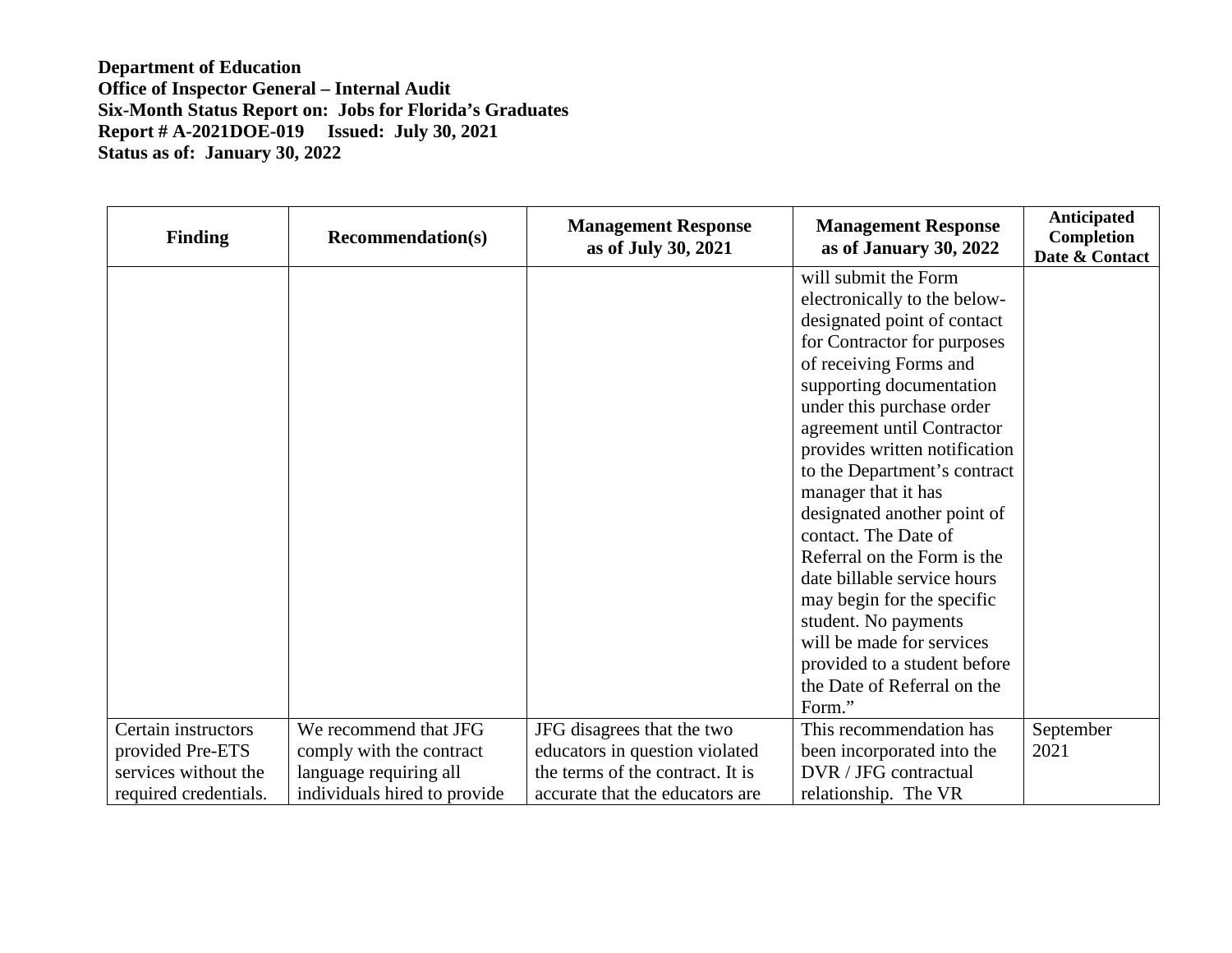| <b>Finding</b> | <b>Recommendation(s)</b>       | <b>Management Response</b><br>as of July 30, 2021 | <b>Management Response</b><br>as of January 30, 2022 | <b>Anticipated</b><br>Completion<br>Date & Contact |
|----------------|--------------------------------|---------------------------------------------------|------------------------------------------------------|----------------------------------------------------|
|                | services under this contract   | not registered with the FLDOE,                    | authored language regarding                          |                                                    |
|                | hold either a current          | however both educators hold the                   | teacher qualifications reads:                        |                                                    |
|                | Professional Educator's        | education and credentials                         |                                                      |                                                    |
|                | Certificate or a current       | required by state law to act as the               | "The Contractor shall                                |                                                    |
|                | Temporary Certificate. We      | teacher of record and are                         | require that all teachers                            |                                                    |
|                | recommend JFG obtain           | authorized to issue grades and                    | hired to provide services                            |                                                    |
|                | copies of the certificates for | credit. JFG does concur that this                 | under this purchase order                            |                                                    |
|                | their records and provide the  | language needs to be addressed                    | agreement in public or                               |                                                    |
|                | certificates to DVR upon       | moving forward. Traditional                       | private schools must hold an                         |                                                    |
|                | request.                       | vendors offer VR services are                     | active Professional                                  |                                                    |
|                |                                | required to have a mix of                         | Certificate or Temporary                             |                                                    |
|                |                                | education, experiences and                        | Certificate issued pursuant                          |                                                    |
|                |                                | credentials. JFG contends similar                 | to s.1012.56, Florida                                |                                                    |
|                |                                | requirements are more applicable                  | Statutes, and rules of the                           |                                                    |
|                |                                | to this contract to avoid the                     | State Board of Education.                            |                                                    |
|                |                                | unintended consequence of                         | Individuals who will                                 |                                                    |
|                |                                | limiting or even prohibiting                      | provide Self-Advocacy                                |                                                    |
|                |                                | services to community and faith-                  | Training and/or                                      |                                                    |
|                |                                | based organizations, private                      | Postsecondary Educational                            |                                                    |
|                |                                | schools, post-secondary                           | Counseling and Job                                   |                                                    |
|                |                                | institutions and juvenile justice                 | <b>Exploration Counseling</b>                        |                                                    |
|                |                                | facilities.                                       | must also successfully                               |                                                    |
|                |                                |                                                   | complete DOE/DVR's Self-                             |                                                    |
|                |                                | <b>Inspector General's Rebuttal:</b>              | <b>Advocacy Provider</b>                             |                                                    |
|                |                                |                                                   | Training, including                                  |                                                    |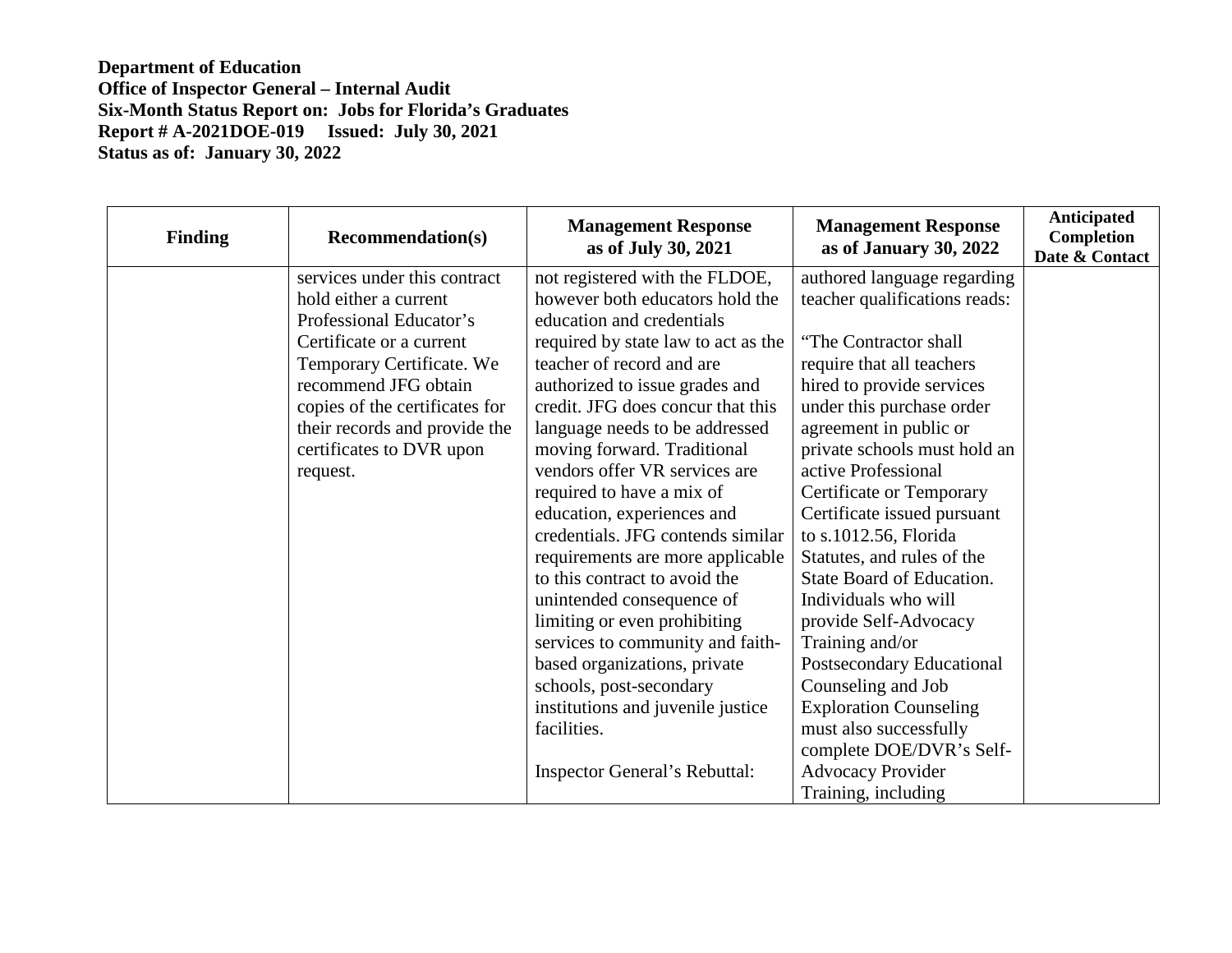| <b>Finding</b> | <b>Recommendation(s)</b> | <b>Management Response</b><br>as of July 30, 2021 | <b>Management Response</b><br>as of January 30, 2022 | <b>Anticipated</b><br>Completion<br>Date & Contact |
|----------------|--------------------------|---------------------------------------------------|------------------------------------------------------|----------------------------------------------------|
|                |                          | JFG management indicated in                       | passing a post-assessment                            |                                                    |
|                |                          | their response that educators in                  | test."                                               |                                                    |
|                |                          | question were not registered with                 |                                                      |                                                    |
|                |                          | the department, but held the                      |                                                      |                                                    |
|                |                          | education and credentials                         |                                                      |                                                    |
|                |                          | required by state law to act as the               |                                                      |                                                    |
|                |                          | teacher of record.                                |                                                      |                                                    |
|                |                          | Notwithstanding JFG's response,                   |                                                      |                                                    |
|                |                          | we determined neither of the                      |                                                      |                                                    |
|                |                          | educators in question held a                      |                                                      |                                                    |
|                |                          | Professional Educator's                           |                                                      |                                                    |
|                |                          | Certificate or a current                          |                                                      |                                                    |
|                |                          | Temporary Certificate, as                         |                                                      |                                                    |
|                |                          | confirmed by the Bureau of                        |                                                      |                                                    |
|                |                          | <b>Educator Certification. The</b>                |                                                      |                                                    |
|                |                          | Office of Inspector General                       |                                                      |                                                    |
|                |                          | maintains that is a violation of                  |                                                      |                                                    |
|                |                          | Contract $#21-100$ , E.5, which                   |                                                      |                                                    |
|                |                          | states, "The Contractor shall                     |                                                      |                                                    |
|                |                          | require that all individuals hired                |                                                      |                                                    |
|                |                          | to provide services under this                    |                                                      |                                                    |
|                |                          | Contract hold either a current                    |                                                      |                                                    |
|                |                          | Professional Educator's                           |                                                      |                                                    |
|                |                          | Certificate or a current                          |                                                      |                                                    |
|                |                          | Temporary Certificate."                           |                                                      |                                                    |